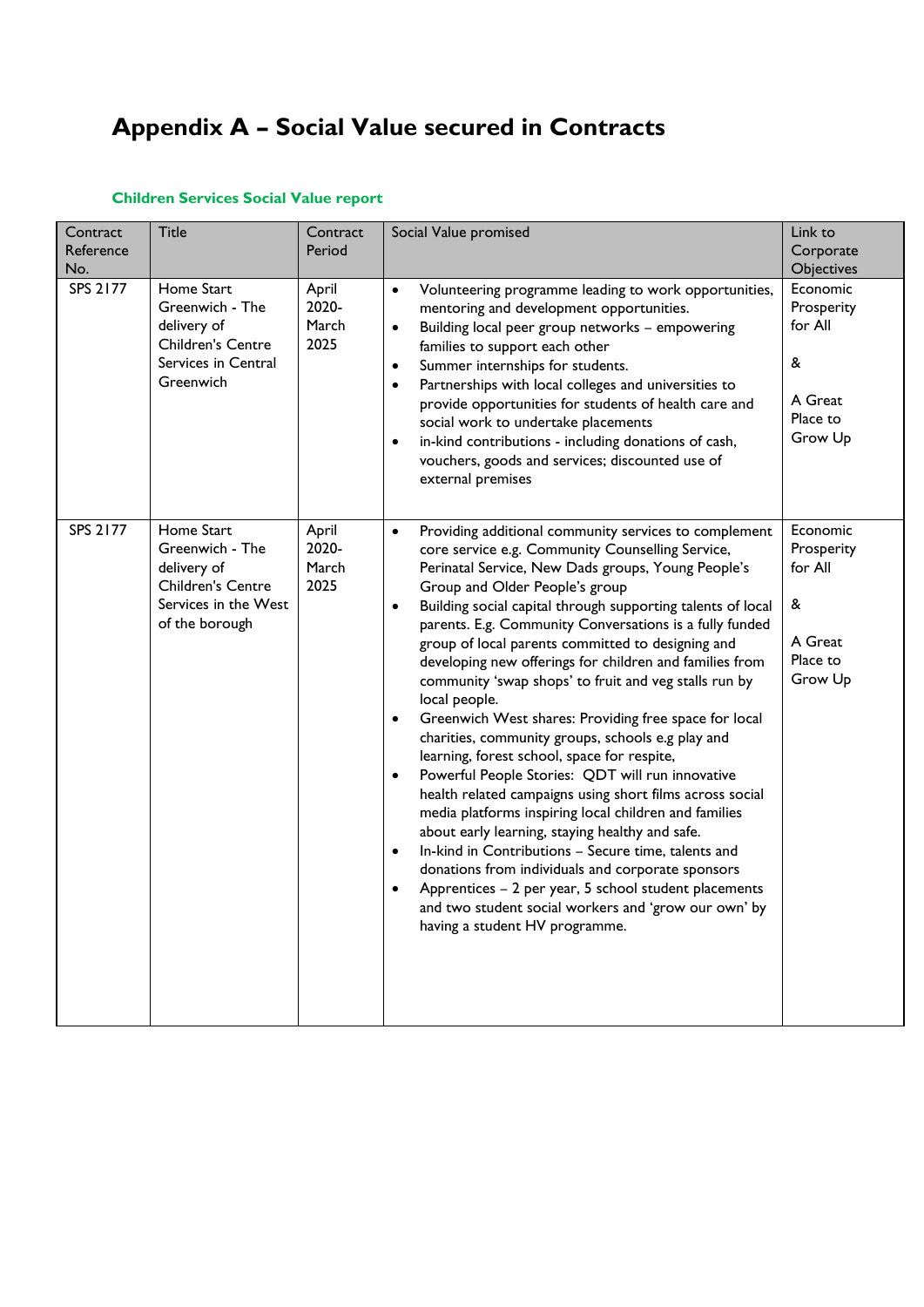| SPS2177    | Home Start<br>Greenwich - The<br>delivery of Children<br>Centre Services in<br>the East and South<br>of the borough | April<br>2020-<br>March<br>2025 | I) Employing, training and supporting local people (80%<br>$\bullet$<br>staff will be local)<br>Providing community services through leisure centres<br>$\bullet$<br>and libraries.<br>Offering apprenticeships for local people in leisure,<br>$\bullet$<br>library and CCs (up to 2 per annum)<br>Volunteer opportunities for local people to develop<br>$\bullet$<br>skills and gain employment (up to 10 per annum)<br>Work experience in local schools (up to 6 per annum)<br>$\bullet$<br>Maintaining our childcare<br>$\bullet$<br>Partnership with local community settings to secure in-<br>$\bullet$<br>kind arrangements such as room use and joint staffing<br>for services<br>Provide funding to local projects to encourages people<br>$\bullet$<br>to be active, to learn and to play together. Projects<br>could include organising a sports tournament or<br>improving a community library to creating a new sports<br>league or revamping a children's playground.<br>Offer volunteer programme.<br>$\bullet$                                                                                                                                                     | Economic<br>Prosperity<br>for All<br>&<br>Social Value in<br>Fund |
|------------|---------------------------------------------------------------------------------------------------------------------|---------------------------------|-------------------------------------------------------------------------------------------------------------------------------------------------------------------------------------------------------------------------------------------------------------------------------------------------------------------------------------------------------------------------------------------------------------------------------------------------------------------------------------------------------------------------------------------------------------------------------------------------------------------------------------------------------------------------------------------------------------------------------------------------------------------------------------------------------------------------------------------------------------------------------------------------------------------------------------------------------------------------------------------------------------------------------------------------------------------------------------------------------------------------------------------------------------------------------------|-------------------------------------------------------------------|
| <b>SPS</b> | Young Greenwich -<br>Integrated delivery                                                                            | April<br>2020-<br>March<br>2025 | Promotion of environmental issues and encourage<br>$\bullet$<br>young people/staff to use sustainable modes of<br>transport to attend sessions.<br>Group work/mentoring and training opportunities for<br>$\bullet$<br>young people and their families to raise skills to secure<br>jobs and placements.<br>Support for the local voluntary sector and partnership<br>$\bullet$<br>opportunities for volunteering and local community<br>groups.<br>Volunteering opportunities in partnership with<br>$\bullet$<br>Volunteer Centre Greenwich - a dedicated volunteer<br>coordinator to be employed.<br>Offer Apprenticeship programme for nurses;<br>$\bullet$<br>talks at local school and college job fairs<br>$\bullet$<br>Offer Summer programme which will create work<br>placements, employability courses and career taster<br>sessions.<br>Partnership with University of Greenwich to create<br>$\bullet$<br>work placements.<br>Fundraising from Corporates - e.g. Primark sponsored<br>$\bullet$<br>Young Greenwich talent competition.<br>Support with Grant Applications<br>$\bullet$<br>Provide 500 free tickets per game (football) to YG<br>$\bullet$<br>families. | A Great<br>Place to<br>Grow Up                                    |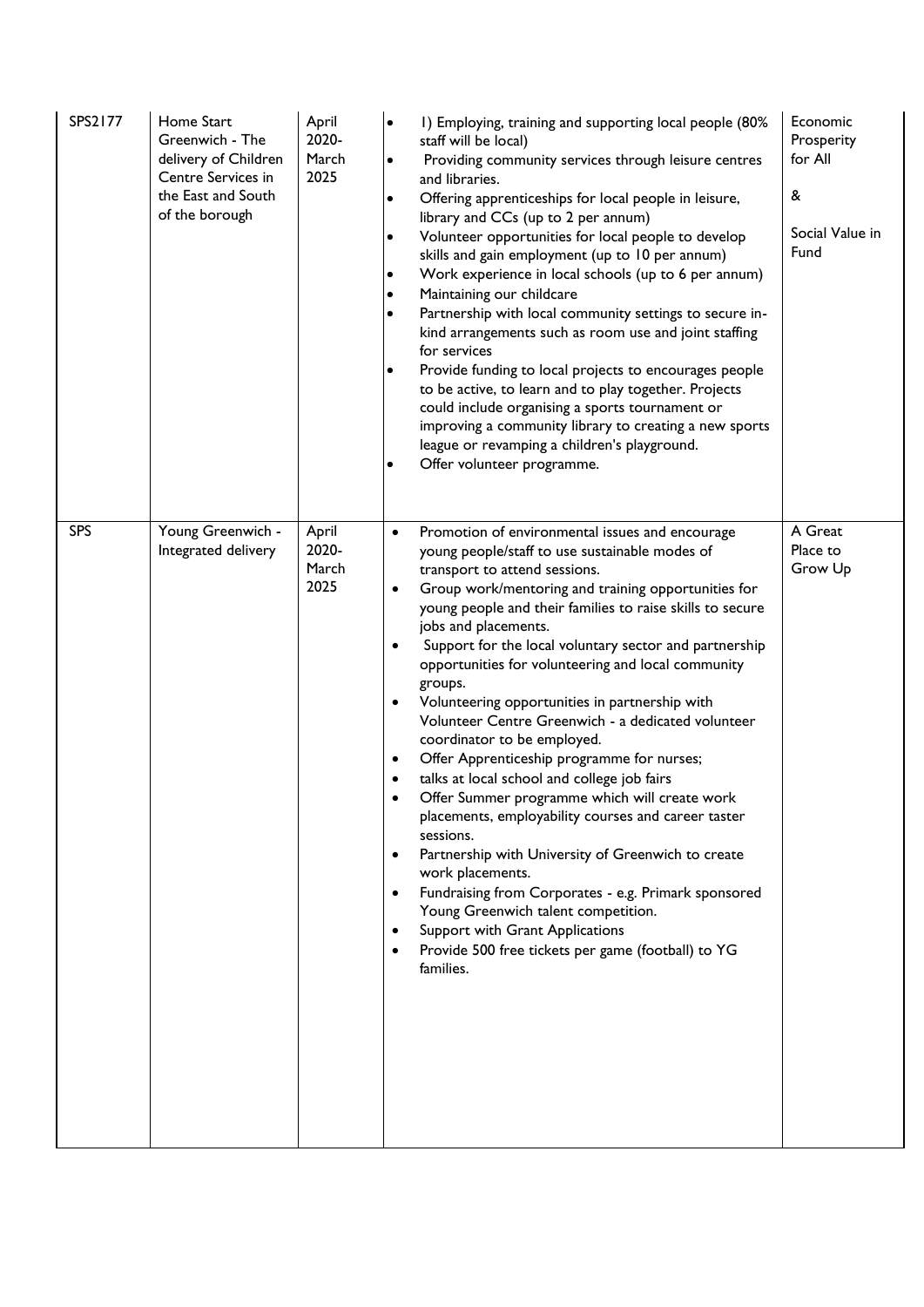| <b>SPS 2295</b> | Review of Children'<br><b>Services</b> | Oct 2020<br>- Jan 22 | Commit a minimum of 100 hours, to deliver specific<br>initiatives<br>Work with RBG to link Greenwich schools and<br>٠<br>education institutions into The Elephant Group so that<br>young people can benefit. The goal of The Elephant<br>Group is to improve social mobility in the UK through<br>the power of collaboration and partnerships between<br>leaders in education, the third sector and the private<br>sector.<br>Supporting young people to engage in digital and<br>technology in Greenwich (or on other initiatives if<br>preferred by RBG), leveraging our digital capability.<br>Employer volunteering schemes for Greenwich<br>Residents -<br>Expansion of the partnership with the our Foundation;<br>to support new partners with either funding or time. | Economic<br>Prosperity<br>for All<br>&<br>A Great<br>Place to<br>Grow Up |
|-----------------|----------------------------------------|----------------------|-------------------------------------------------------------------------------------------------------------------------------------------------------------------------------------------------------------------------------------------------------------------------------------------------------------------------------------------------------------------------------------------------------------------------------------------------------------------------------------------------------------------------------------------------------------------------------------------------------------------------------------------------------------------------------------------------------------------------------------------------------------------------------|--------------------------------------------------------------------------|
|-----------------|----------------------------------------|----------------------|-------------------------------------------------------------------------------------------------------------------------------------------------------------------------------------------------------------------------------------------------------------------------------------------------------------------------------------------------------------------------------------------------------------------------------------------------------------------------------------------------------------------------------------------------------------------------------------------------------------------------------------------------------------------------------------------------------------------------------------------------------------------------------|--------------------------------------------------------------------------|

#### **DRES social value report**

| Contract<br>Reference<br>No. | <b>Title</b>                                                                                                                                            | Contract<br>Period      | Social Value Promised                                                                                              | Linked to<br>Corporate<br>Objectives |
|------------------------------|---------------------------------------------------------------------------------------------------------------------------------------------------------|-------------------------|--------------------------------------------------------------------------------------------------------------------|--------------------------------------|
| <b>CON 1286</b>              | <b>Street Manager Payment</b>                                                                                                                           | 2020 - 2021             | Offer of Local labour                                                                                              | Economic<br>Prosperity<br>for All    |
| <b>CON 1290</b>              | Concerto contract                                                                                                                                       | Jan 2021 to<br>Jan 2024 | Interface with school                                                                                              | Economic<br>Prosperity<br>for All    |
| <b>TBC</b>                   | <b>Woolwich Leisure Centre:</b><br>Construction                                                                                                         |                         | Use of Local Suppliers                                                                                             | Economic<br>Prosperity<br>for All    |
| <b>CON 1254</b>              | Phase 3 works inclusive of<br>development of playground<br>area and soft landscaping at<br>Invicta Primary School-<br>Benbow Street, London, SE8<br>3HD | Aug 20 -<br>Mar 21      | Provision of sustainable environment.                                                                              | A Cleaner,<br>Greener<br>Greenwich   |
| <b>CON 1228</b>              | Demolition of 6Xhuts,<br>Refurbishment of Hut D and<br>construction of MUGA works<br>of Gordon Primary School<br>Grange Hill Road, SE9 IQG              | <b>May-20</b>           | Provision of a sustainable and environmentally<br>friendly project                                                 | A Cleaner,<br>Greener<br>Greenwich   |
| <b>CON 1266</b>              | Decontamination of<br>Kidbrooke Park Road<br>development site                                                                                           | Oct20 to Jan<br>21      | Local labour<br>$\bullet$<br>Interface with school<br>$\bullet$<br>Community infrastructure cash back<br>$\bullet$ | Economic<br>Prosperity<br>for All    |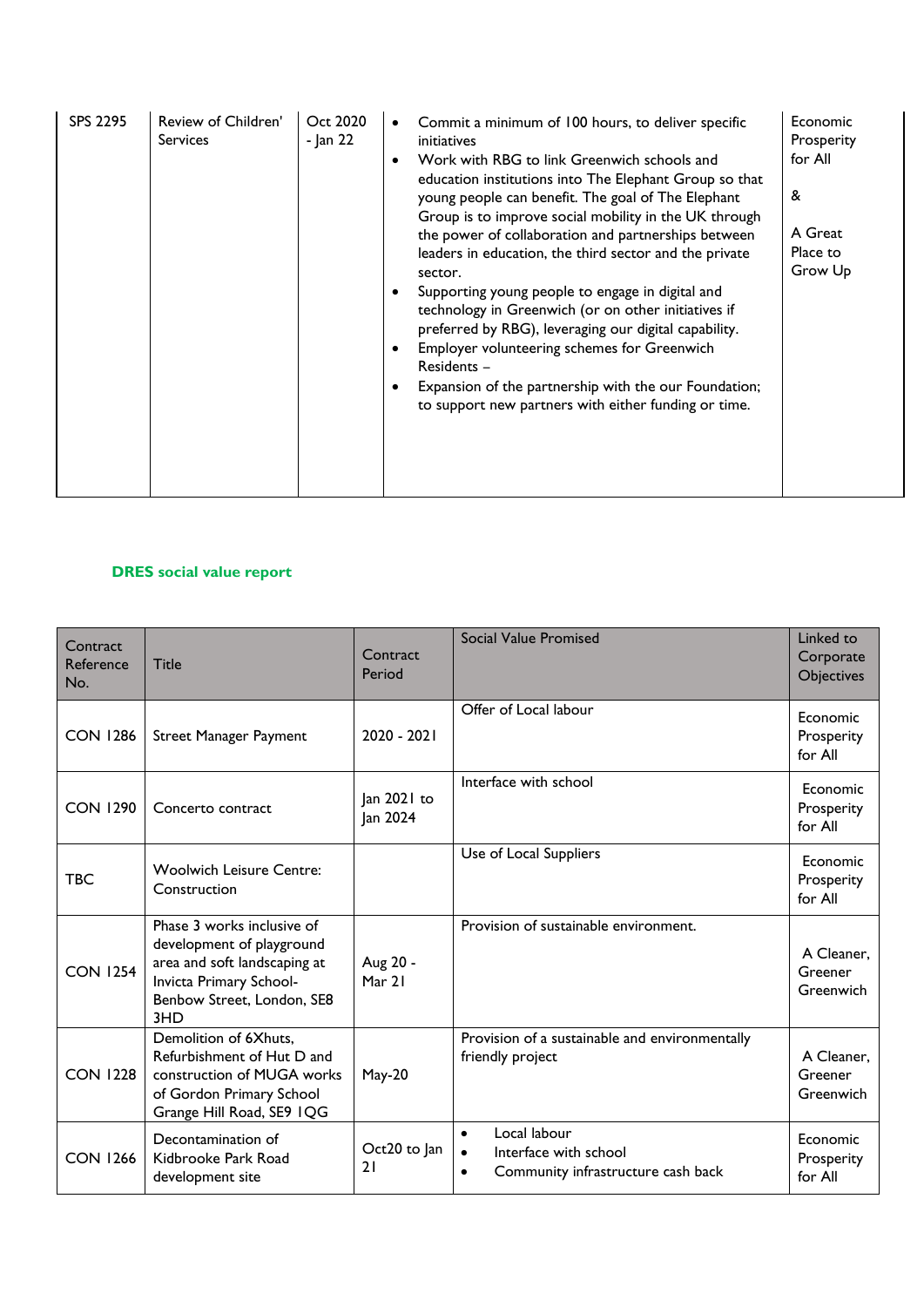|                 |                                                                                                  |                       | Local supply chain<br>٠                                                                                                                                                                                                                                                                                   |                                   |
|-----------------|--------------------------------------------------------------------------------------------------|-----------------------|-----------------------------------------------------------------------------------------------------------------------------------------------------------------------------------------------------------------------------------------------------------------------------------------------------------|-----------------------------------|
| <b>CON 1298</b> | Demolition works, with<br>attendant enabling works, for<br>the Woolwich Leisure Centre<br>Scheme | $Feb$ 21 -<br>lune 21 | working with council officers and GLLaB and<br>to offer apprenticeships and traineeships.<br>locally advertised job opportunities.<br>working with local schools and colleges; and<br>community-focused activities.<br>(note these outcomes are to be delivered during<br>the main works contract period) | Economic<br>Prosperity<br>for All |
| <b>CON 1307</b> | Symology system                                                                                  | $2021 - 22$           | <b>Community Infrastructure Cash Back</b>                                                                                                                                                                                                                                                                 | Social<br>value in<br>Cash/fund   |

### **Fin & Legal social value report**

| Contract<br>Reference<br>No. | <b>Title</b>                          | Contract<br>Period                                                                  | Social Value promised                                                                                                                                                                                                                                                                                                                                                                                                                                                                                                                                                                                                                                                                                                                                                                                                                                                                                                                                                                                                                                                                                                                                                                                                                                                                              | Link to<br>Corporate<br>Objectives/<br><b>Themes</b> |
|------------------------------|---------------------------------------|-------------------------------------------------------------------------------------|----------------------------------------------------------------------------------------------------------------------------------------------------------------------------------------------------------------------------------------------------------------------------------------------------------------------------------------------------------------------------------------------------------------------------------------------------------------------------------------------------------------------------------------------------------------------------------------------------------------------------------------------------------------------------------------------------------------------------------------------------------------------------------------------------------------------------------------------------------------------------------------------------------------------------------------------------------------------------------------------------------------------------------------------------------------------------------------------------------------------------------------------------------------------------------------------------------------------------------------------------------------------------------------------------|------------------------------------------------------|
| SPS 2216                     | <b>Banking</b><br>Services -<br>Lot 1 | 4 years<br>(with<br>possible 1<br>or 2 year<br>extention)<br>starting<br>02/01/2021 | Provide the following initiatives to support Royal Greenwich's<br>economic prosperity:<br>One to one clinic days with businesses. This can be done<br>$\bullet$<br>virtually or face-to-face. The workshop content will focus on<br>the following:<br>- Getting Started<br>- Business Funding options<br>- Marketing and Pitching<br>Provide entrepreneurs with digital learning and access to a<br>$\bullet$<br>community of similar like-minded individuals to build<br>networks across the UK.<br>Promote financial literacy<br>$\bullet$<br>The Prince's Trust Enterprise Programme<br>$\bullet$<br>The programme helps young people interested in self-<br>employment to explore and test their business ideas through<br>a four-day Explore Enterprise course. These budding young<br>entrepreneurs can also access mentoring and last-resort<br>funding, or get advice about alternative options in education,<br>training, volunteering or work.<br>Supporting young people (5-18 year olds) learn about money,<br>$\bullet$<br>both in the classroom and at home.<br>Accessible banking for all (Foundation Account)<br>$\bullet$<br>We would be keen to work with Royal Greenwich to ensure<br>that all residents, who want them, have access to bank<br>account facilities with no fees | Economic<br>Prosperity<br>for All                    |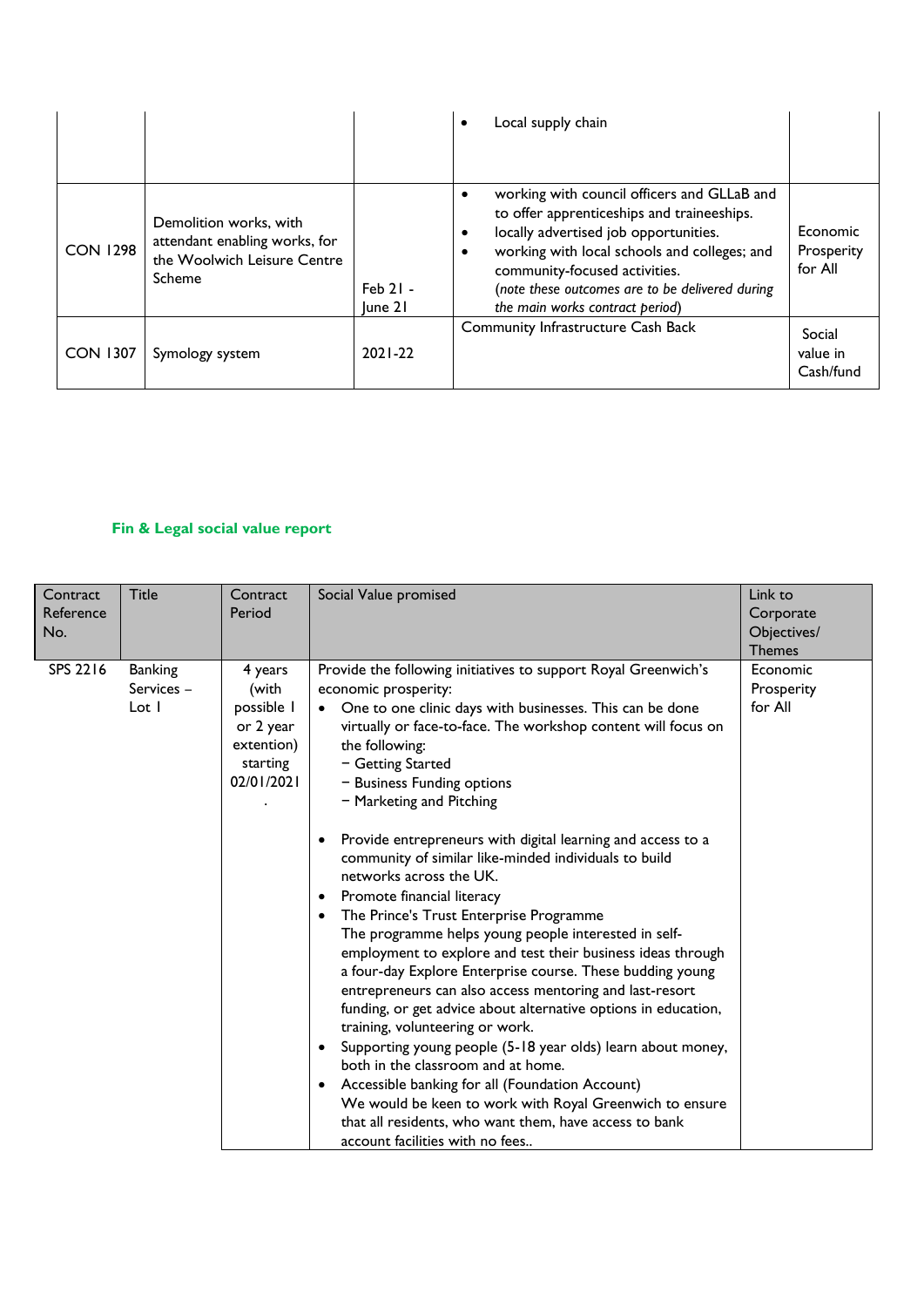### **Housing and Safer Communities**

| Contract                      |                                                                                                                                                      |                                                                                                        |                                                                                                                                                                                                                                                                                                                                                                                                                                                                                                                                                                                                                                                                                                                                                                                                                                                                                                                                                                                                                                                                                                                                                                                                                                                                                                                                                       | Linked to                                                                                                   |
|-------------------------------|------------------------------------------------------------------------------------------------------------------------------------------------------|--------------------------------------------------------------------------------------------------------|-------------------------------------------------------------------------------------------------------------------------------------------------------------------------------------------------------------------------------------------------------------------------------------------------------------------------------------------------------------------------------------------------------------------------------------------------------------------------------------------------------------------------------------------------------------------------------------------------------------------------------------------------------------------------------------------------------------------------------------------------------------------------------------------------------------------------------------------------------------------------------------------------------------------------------------------------------------------------------------------------------------------------------------------------------------------------------------------------------------------------------------------------------------------------------------------------------------------------------------------------------------------------------------------------------------------------------------------------------|-------------------------------------------------------------------------------------------------------------|
| Reference                     |                                                                                                                                                      | Contract                                                                                               |                                                                                                                                                                                                                                                                                                                                                                                                                                                                                                                                                                                                                                                                                                                                                                                                                                                                                                                                                                                                                                                                                                                                                                                                                                                                                                                                                       | Corporate                                                                                                   |
| No.                           | <b>Title</b>                                                                                                                                         | Period                                                                                                 | Social Value promised                                                                                                                                                                                                                                                                                                                                                                                                                                                                                                                                                                                                                                                                                                                                                                                                                                                                                                                                                                                                                                                                                                                                                                                                                                                                                                                                 | Objectives/themes                                                                                           |
| SPS2158<br>SPS2256<br>SPS2224 | <b>CCTV</b><br>Installation<br>and<br>Maintenance<br>Communal<br>Heating -<br><b>Bill Walden</b><br>Communal<br>Heating -<br>Jervis and<br>Woodville | September<br>2020 - May<br>2021<br>November<br>2020 to<br>May 2021<br>September<br>2020 to<br>May 2021 | Supporting and sponsoring local events<br>$\bullet$<br>Advertising all new job opportunities s locally first<br>٠<br>Using employees' allocation of one volunteering day for<br>$\bullet$<br>local initiatives<br>Employing apprentices or on other formal study<br>$\bullet$<br>arrangements (one every 3 years)<br>Working with the Council's Community and Voluntary<br>٠<br>Service<br>Supporting community events with donations in kind<br>$\bullet$<br>Providing access to training programmes for supply chain<br>$\bullet$<br>partners, Social Enterprise Businesses, NGOs and Charities<br>I (one) apprenticeship programme in plumbing,<br>$\bullet$<br>offer 2 work experience placements to the local schools<br>$\bullet$<br>and colleges in marketing, administration, accounts and<br>general building studies.<br>arrange community events such as coffee mornings and<br>$\bullet$<br>focus groups.<br>Appointment including training of a locally based resident<br>$\bullet$<br>to join our RLO team.<br>A tea/coffee and chat morning with residents in the<br>$\bullet$<br>community.<br>Providing work experience opportunities for people in the<br>٠<br>16-18 age range.<br>CV Advice days held at schools/colleges/universities where<br>٠<br>our HR team will provide support in writing CV's and<br>interview techniques. | Economic<br>Prosperity<br>for All<br>Economic<br>Prosperity<br>for All<br>Economic<br>Prosperity<br>for All |
|                               | Communal<br>Heating -<br>Strand                                                                                                                      | November<br>2020 to                                                                                    | Provide DIY workshops to especially for those who are<br>$\bullet$<br>considered to be long term unemployed and in the 14-18<br>age category. These workshops will provide residents with<br>the opportunity to learn the basics skills i.e. plumbing and<br>electrical, with the aim being to provide a route into<br>employment<br>Provide employment opportunities for trade positions who<br>٠<br>will be dedicated to this contract. Trade positions will be<br>for appropriately qualified personnel who live within a 10<br>mile radius of each site.<br>Will use local supply chain<br>٠<br>I (one) apprenticeship programme in plumbing.<br>$\bullet$<br>offer 2 work experience placements to the local schools<br>$\bullet$<br>and colleges in marketing, administration, accounts and<br>general building studies.<br>arrange community events such as coffee mornings and<br>$\bullet$                                                                                                                                                                                                                                                                                                                                                                                                                                                   | Economic<br>Prosperity                                                                                      |
| SPS2255                       | Court                                                                                                                                                | May 2021                                                                                               | focus groups.                                                                                                                                                                                                                                                                                                                                                                                                                                                                                                                                                                                                                                                                                                                                                                                                                                                                                                                                                                                                                                                                                                                                                                                                                                                                                                                                         | for All                                                                                                     |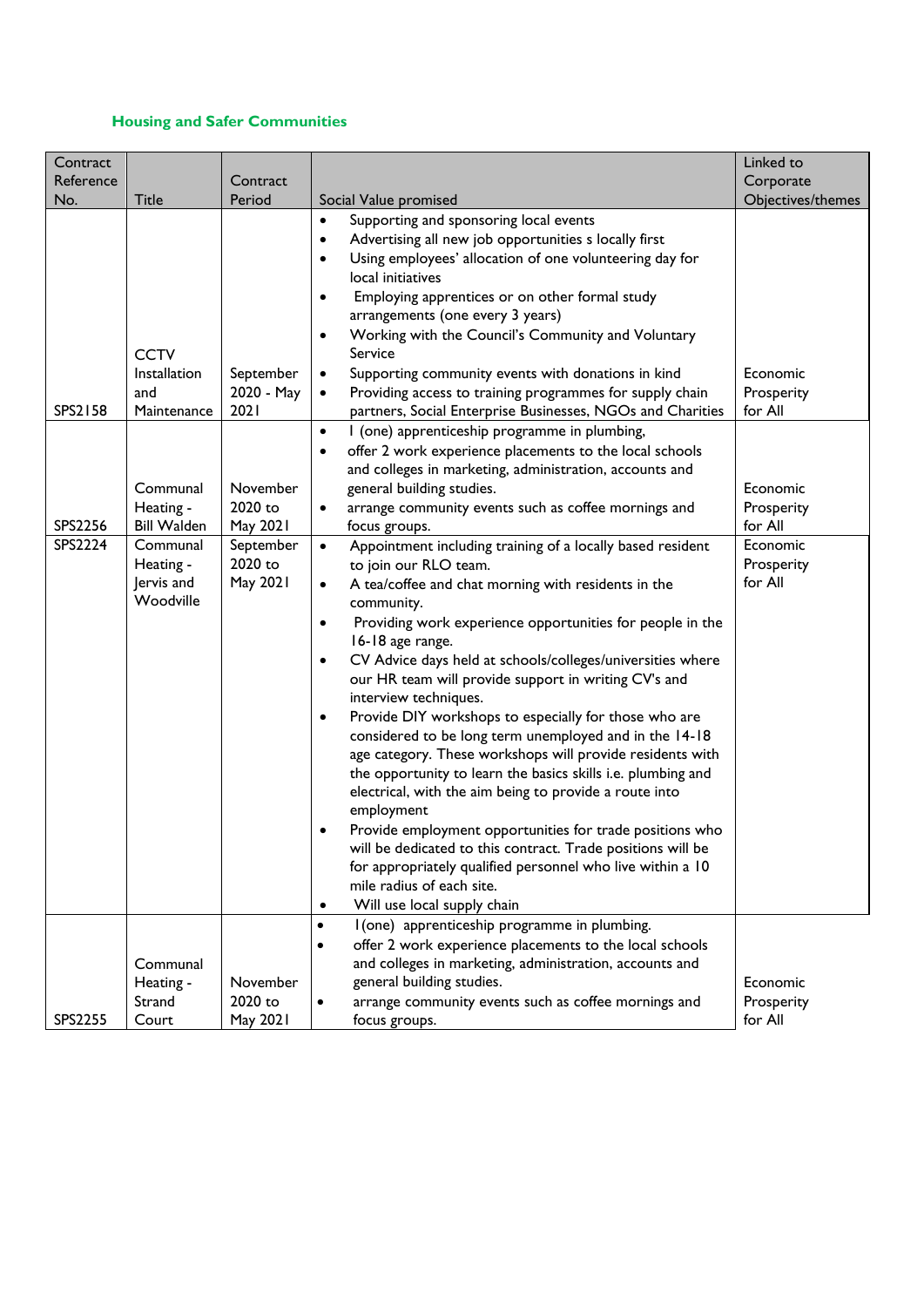| <b>SPS2241</b> | Communal<br>Heating -<br>Woodland<br>Grove | September<br>2020 to<br>May 2021 | Appointment of a locally based resident to join our RLO<br>team who will be responsible for the communication and<br>liaison with staff and residents of Woodland Grove The<br>RLO will be provided with full training by TSG prior to<br>works commencement<br>Contributing to the weekly events schedule currently in<br>٠<br>operation. We propose a tea and chat/coffee morning and<br>will discuss these options in greater detail during<br>mobilisation<br>Providing work experience opportunities for people in the<br>16-18 age range. These work experience opportunities will<br>provide an introduction to the trades associated with this<br>contract. Our initial aim with these opportunities is to<br>extend the "work experience" to cover school holidays<br>with the long term aim of offering employment or an<br>apprenticeship within the company. Authorisation will be<br>sought first from the parent/guardian and will only be<br>offered where a considerable interest in and a willingness to<br>learn has been show.<br>Working with local residents/community groups, we will<br>٠<br>provide DIY workshops especially for those who are<br>considered to be long term unemployed and in the 14-18<br>age category. These workshops will provide residents with<br>the opportunity to learn the basics skills i.e. plumbing and<br>electrical, with the aim being to provide a route into<br>employment<br>We will provide employment opportunities for trade<br>positions who will be dedicated to this contract. Trade<br>positions will be for appropriately qualified personnel who<br>live within a 10 mile radius of each site<br>We have supply chain arrangements with the leading<br>national suppliers to the industry all of whom have outlets<br>in Greenwich and they have agreed in principal to provide |              |
|----------------|--------------------------------------------|----------------------------------|------------------------------------------------------------------------------------------------------------------------------------------------------------------------------------------------------------------------------------------------------------------------------------------------------------------------------------------------------------------------------------------------------------------------------------------------------------------------------------------------------------------------------------------------------------------------------------------------------------------------------------------------------------------------------------------------------------------------------------------------------------------------------------------------------------------------------------------------------------------------------------------------------------------------------------------------------------------------------------------------------------------------------------------------------------------------------------------------------------------------------------------------------------------------------------------------------------------------------------------------------------------------------------------------------------------------------------------------------------------------------------------------------------------------------------------------------------------------------------------------------------------------------------------------------------------------------------------------------------------------------------------------------------------------------------------------------------------------------------------------------------------------------------------------------------------------------------------------------|--------------|
| SPS2230        | Repairs and                                | December                         | us with materials during the contract period<br>Greyline                                                                                                                                                                                                                                                                                                                                                                                                                                                                                                                                                                                                                                                                                                                                                                                                                                                                                                                                                                                                                                                                                                                                                                                                                                                                                                                                                                                                                                                                                                                                                                                                                                                                                                                                                                                             | Economic     |
|                | Voids                                      | 2020 up to                       | Ensure residents are provided with opportunities to benefit                                                                                                                                                                                                                                                                                                                                                                                                                                                                                                                                                                                                                                                                                                                                                                                                                                                                                                                                                                                                                                                                                                                                                                                                                                                                                                                                                                                                                                                                                                                                                                                                                                                                                                                                                                                          | Prosperity   |
|                | Framework                                  | November<br>2023                 | from work in terms of employment, training and<br>community activity                                                                                                                                                                                                                                                                                                                                                                                                                                                                                                                                                                                                                                                                                                                                                                                                                                                                                                                                                                                                                                                                                                                                                                                                                                                                                                                                                                                                                                                                                                                                                                                                                                                                                                                                                                                 | for All<br>& |
|                |                                            |                                  | Work with Royal Greenwich to devise an employment,                                                                                                                                                                                                                                                                                                                                                                                                                                                                                                                                                                                                                                                                                                                                                                                                                                                                                                                                                                                                                                                                                                                                                                                                                                                                                                                                                                                                                                                                                                                                                                                                                                                                                                                                                                                                   | A Cleaner,   |
|                |                                            |                                  | skills and social value plan                                                                                                                                                                                                                                                                                                                                                                                                                                                                                                                                                                                                                                                                                                                                                                                                                                                                                                                                                                                                                                                                                                                                                                                                                                                                                                                                                                                                                                                                                                                                                                                                                                                                                                                                                                                                                         | Greener      |
|                |                                            |                                  | Work with GLLaB<br>$\bullet$                                                                                                                                                                                                                                                                                                                                                                                                                                                                                                                                                                                                                                                                                                                                                                                                                                                                                                                                                                                                                                                                                                                                                                                                                                                                                                                                                                                                                                                                                                                                                                                                                                                                                                                                                                                                                         | Greenwich    |
|                |                                            |                                  | Provide at least one apprentice per £1m spend<br>$\bullet$                                                                                                                                                                                                                                                                                                                                                                                                                                                                                                                                                                                                                                                                                                                                                                                                                                                                                                                                                                                                                                                                                                                                                                                                                                                                                                                                                                                                                                                                                                                                                                                                                                                                                                                                                                                           |              |
|                |                                            |                                  | Work with London South East Colleges Construction Skills<br>$\bullet$<br>Centre to support trainees and apprenticeships.                                                                                                                                                                                                                                                                                                                                                                                                                                                                                                                                                                                                                                                                                                                                                                                                                                                                                                                                                                                                                                                                                                                                                                                                                                                                                                                                                                                                                                                                                                                                                                                                                                                                                                                             |              |
|                |                                            |                                  | Target 95% diversion of waste from landfill<br>٠                                                                                                                                                                                                                                                                                                                                                                                                                                                                                                                                                                                                                                                                                                                                                                                                                                                                                                                                                                                                                                                                                                                                                                                                                                                                                                                                                                                                                                                                                                                                                                                                                                                                                                                                                                                                     |              |
|                |                                            |                                  | Promote trade positions to residents<br>٠                                                                                                                                                                                                                                                                                                                                                                                                                                                                                                                                                                                                                                                                                                                                                                                                                                                                                                                                                                                                                                                                                                                                                                                                                                                                                                                                                                                                                                                                                                                                                                                                                                                                                                                                                                                                            |              |
|                |                                            |                                  | Three week work experience to a trade returner for every                                                                                                                                                                                                                                                                                                                                                                                                                                                                                                                                                                                                                                                                                                                                                                                                                                                                                                                                                                                                                                                                                                                                                                                                                                                                                                                                                                                                                                                                                                                                                                                                                                                                                                                                                                                             |              |
|                |                                            |                                  | $£$ Im spend<br>For every $\pounds$ Im spend will fund two trade returners to<br>٠                                                                                                                                                                                                                                                                                                                                                                                                                                                                                                                                                                                                                                                                                                                                                                                                                                                                                                                                                                                                                                                                                                                                                                                                                                                                                                                                                                                                                                                                                                                                                                                                                                                                                                                                                                   |              |
|                |                                            |                                  | complete CSCS card                                                                                                                                                                                                                                                                                                                                                                                                                                                                                                                                                                                                                                                                                                                                                                                                                                                                                                                                                                                                                                                                                                                                                                                                                                                                                                                                                                                                                                                                                                                                                                                                                                                                                                                                                                                                                                   |              |
|                |                                            |                                  | Provide a construction careers workshop every year and<br>٠<br>guidance in CV writing                                                                                                                                                                                                                                                                                                                                                                                                                                                                                                                                                                                                                                                                                                                                                                                                                                                                                                                                                                                                                                                                                                                                                                                                                                                                                                                                                                                                                                                                                                                                                                                                                                                                                                                                                                |              |
|                |                                            |                                  | Four x two week work experience for 16-18 year olds                                                                                                                                                                                                                                                                                                                                                                                                                                                                                                                                                                                                                                                                                                                                                                                                                                                                                                                                                                                                                                                                                                                                                                                                                                                                                                                                                                                                                                                                                                                                                                                                                                                                                                                                                                                                  |              |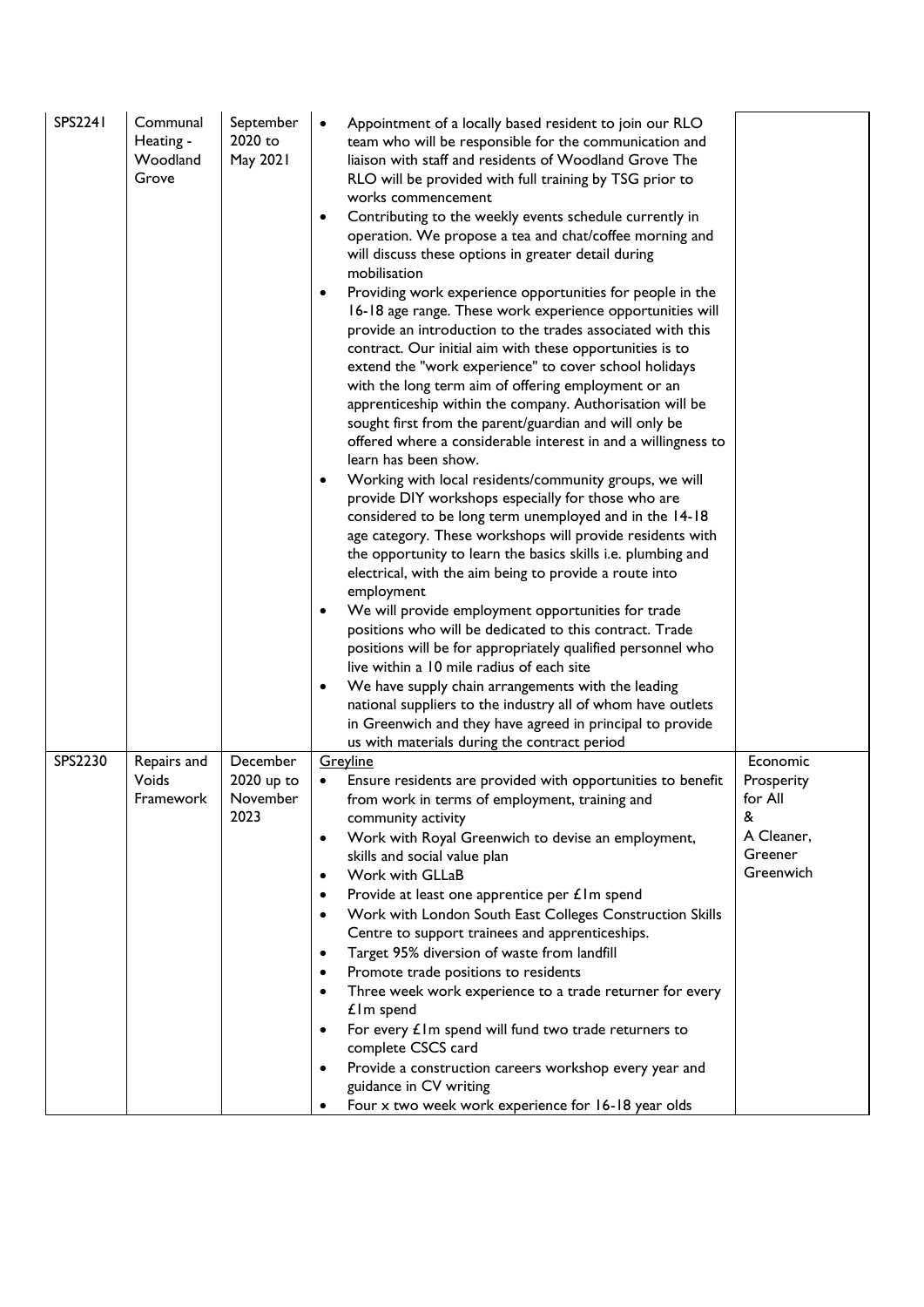| SPS2230 | Repairs and<br>Voids<br>Framework | December<br>2020 up to<br>November<br>2023 | Gilmartin<br>Advertise all job opportunities with GLLaB<br>Offer two to four weeks work experience /placements to<br>$\bullet$<br>Borough residents targeting the most deprived areas.<br>Construction taster sessions to provide a practical<br>understanding of multiple trades<br>Advice on CV writing<br>$\bullet$<br>One apprenticeship for every £1m spend<br>Work experience for students for 6-8 weeks in summer<br>Two days volunteering for all contract related staff to<br>support community schemes                                                                                                                                                                                                                                                                                                                                                                                                                                                                                                                                                                                                                                                                                                                                                                                                                                                                 | Economic<br>Prosperity<br>for All                                                                                |
|---------|-----------------------------------|--------------------------------------------|----------------------------------------------------------------------------------------------------------------------------------------------------------------------------------------------------------------------------------------------------------------------------------------------------------------------------------------------------------------------------------------------------------------------------------------------------------------------------------------------------------------------------------------------------------------------------------------------------------------------------------------------------------------------------------------------------------------------------------------------------------------------------------------------------------------------------------------------------------------------------------------------------------------------------------------------------------------------------------------------------------------------------------------------------------------------------------------------------------------------------------------------------------------------------------------------------------------------------------------------------------------------------------------------------------------------------------------------------------------------------------|------------------------------------------------------------------------------------------------------------------|
| SPS2230 | Repairs and<br>Voids<br>Framework | December<br>2020 up to<br>November<br>2023 | T Brown<br>ECO friendly welcome back of cleaning products for new<br>residents in voids<br>DIY workshops for residents<br>٠<br>Internal and external repairs/decorations to community<br>٠<br>areas/youth clubs<br>Volunteering support for local charities and resident<br>٠<br>associations<br>Employing an agreed percentage of people from<br>٠<br>marginalised groups<br>Supporting vulnerable young people through schemes like<br>٠<br>mentoring<br>Migration to electric vehicles<br>٠<br>Create training and employment opportunities for long<br>٠<br>term unemployed or NEETs<br>Skills and training opportunities                                                                                                                                                                                                                                                                                                                                                                                                                                                                                                                                                                                                                                                                                                                                                    | Economic<br>Prosperity<br>for All<br>&<br>A Cleaner,<br>Greener<br>Greenwich<br>& A Great<br>Place to<br>Grow Up |
| SPS2227 | Adaptations<br>Framework          | November<br>2020 up to<br>October<br>2024  | 1% of framework turnover to fund social value<br>$\bullet$<br>support for local charities and residents' associations on<br>projects to include operatives and management<br>Provide the services of level 2 trusted assessors to help<br>DHIT as directed for two and a half days a month up to<br>£3,500.00 per annum<br>Provision of skills training to RBG direct labour (i.e. floor<br>٠<br>laying).<br>Volunteer support service to Sheltered Housing schemes to<br>perform a variety of works to provide enhanced<br>independence and well-being of residents<br>Recruit local people working within borough and use local<br>٠<br>suppliers<br>Employ / train an apprentice over the life of contract.<br>٠<br>Organise and participate in local community events<br>٠<br>Provide annual training days for RBG staff and residents at<br>٠<br>head office training centre<br>Provide handyperson service, decoration or small<br>refurbishment projects to local care homes/sheltered<br>blocks in borough<br>Supply and fit a sure stop on completion of all LAS<br>٠<br>adaptations<br>To PATT electrical test up to six items in their property on<br>٠<br>all major projects<br>Offer £50.00 per month to local food bank for the life of<br>the contract<br>Clear gardens of vulnerable clients free of charge if<br>٠<br>appropriate when carrying out other works | Economic<br>Prosperity<br>for All<br>&<br>Social value in<br>Fund/cash                                           |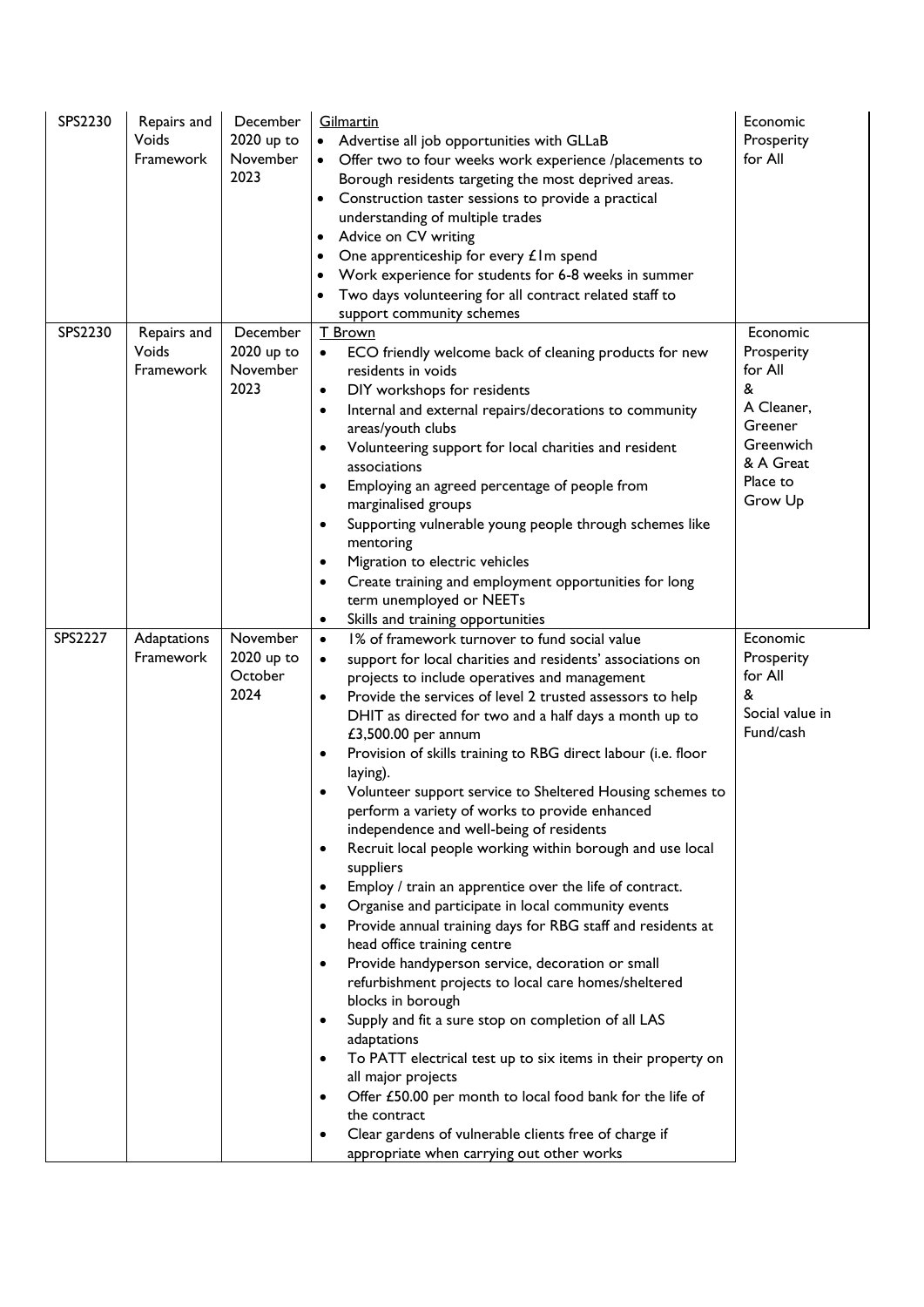| SPS2205 | Door Entry<br>Maintenance | February<br>$2021$ up to<br><b>January</b><br>2025 | Develop and print documentation for residents to increase<br>٠<br>awareness and understanding as well as well as the need to<br>take greater care when using the systems to both increase<br>security and reduce damage.<br>in support of a Healthier Greenwich, OSSL will work with<br>$\bullet$<br>Resident Associations to identify unused spaces and provide<br>assistance with putting these spaces back into use and<br>creating community facilities and gardens | A Safer<br>Greenwich<br>&<br>A<br>Healthier<br>Greenwich |
|---------|---------------------------|----------------------------------------------------|-------------------------------------------------------------------------------------------------------------------------------------------------------------------------------------------------------------------------------------------------------------------------------------------------------------------------------------------------------------------------------------------------------------------------------------------------------------------------|----------------------------------------------------------|
| SPS2229 | Lightning<br>Protection   | September<br>2020 up to<br>August<br>2024          | employing local labour<br>supporting apprenticeship scheme taking on school leavers<br>and traing to NVQ level<br>work experience<br>٠<br>use of hybrid and low emission vehicles"<br>٠                                                                                                                                                                                                                                                                                 | Economic<br>Prosperity<br>for All                        |

#### **Communities and Environment**

# **(Note – this include two school catering contracts let by GSP)**

| Contract<br>Reference<br>No. | <b>Title</b>                            | Contract<br>period | Social Value promised                                                                                                                                                   | Linked to<br>Corporate<br>Objectives |
|------------------------------|-----------------------------------------|--------------------|-------------------------------------------------------------------------------------------------------------------------------------------------------------------------|--------------------------------------|
| SPS2174                      | Refuse<br>Collection<br><b>Vehicles</b> |                    | Offered to adopt activities which support the green<br>$\bullet$<br>air quality programme and reduction of CO2 including<br>reduction of harmful emissions.             | A Cleaner,<br>Greener<br>Greenwich   |
| SPS2166                      | <b>GS Plus</b><br>Sandwiches            |                    | Divert edible food waste from disposal to those in need<br>$\bullet$<br>Host and support Holiday Hunger campaigns<br>$\bullet$<br>Sourcing produce from local suppliers | A Great<br>Place to<br>Grow Up       |
| <b>SPS2185</b>               | <b>Big Screen</b><br>Replacement        |                    | Offering curriculum support to schools, with<br>$\bullet$<br>contractors sharing knowledge and expertise about<br>their discipline                                      | A Great<br>Place to<br>Grow Up       |
| <b>SPS2207</b>               | Vehicles<br><b>Beavertail</b>           |                    | Offered to adopt activities which support the green air<br>$\bullet$<br>quality programme and reduction of CO2 including<br>reduction of harmful emissions.             | A Cleaner,<br>Greener<br>Greenwich   |
| <b>SPS2208</b>               | Vehicles Tipper                         |                    | Offered to adopt activities which support the green air<br>$\bullet$<br>quality programme and reduction of CO2 including<br>reduction of harmful emissions.             | A Cleaner,<br>Greener<br>Greenwich   |
| SPS2329                      | Recovery<br>Festival                    |                    | • Use of local artists and traders. Hiring of local people.                                                                                                             | Economic<br>Prosperity<br>for All    |
|                              | Summer<br>Festival                      |                    | • Use of local artists and traders. Hiring of local people.                                                                                                             | Economic<br>Prosperity<br>for All    |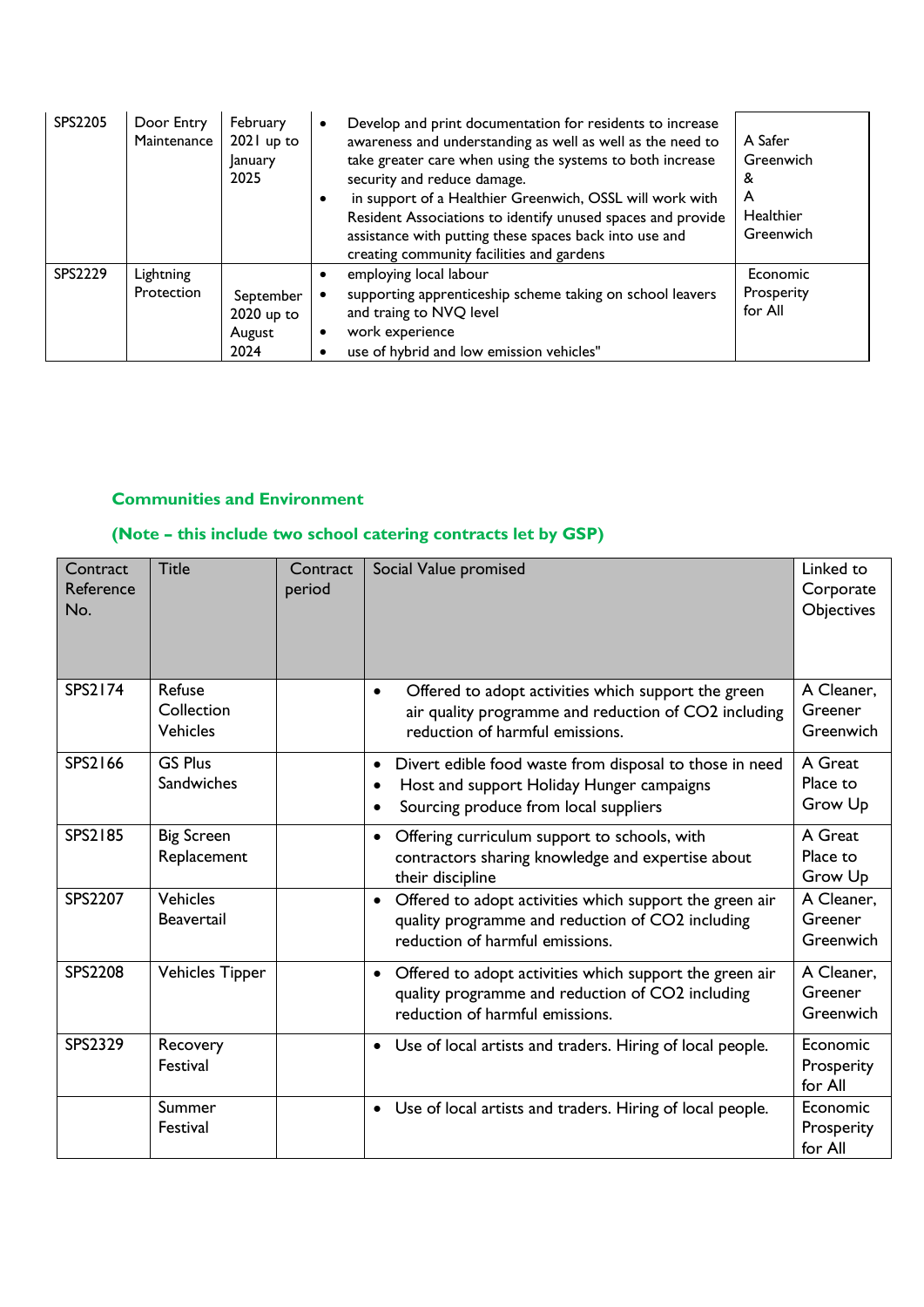| <b>SPS2258</b>             | Peninsula<br>Waste        | Offered to adopt activities which support the green air<br>quality programme and reduction of CO2 including<br>reduction of harmful emissions.<br>Support reduction of single use plastics at events held in<br>$\bullet$<br>the Royal Borough's green and public spaces                                                                                                                                                                                                                                                                                                                                                                                                                                                                                                                                                                               | A Cleaner,<br>Greener<br>Greenwich                                                                                                           |
|----------------------------|---------------------------|--------------------------------------------------------------------------------------------------------------------------------------------------------------------------------------------------------------------------------------------------------------------------------------------------------------------------------------------------------------------------------------------------------------------------------------------------------------------------------------------------------------------------------------------------------------------------------------------------------------------------------------------------------------------------------------------------------------------------------------------------------------------------------------------------------------------------------------------------------|----------------------------------------------------------------------------------------------------------------------------------------------|
| <b>SPS2401</b>             | Microsoft ELA             | Providing practical support and services for schools and<br>colleges to support in closing the achievement gap.<br>Offering curriculum support to schools, with<br>contractors sharing knowledge and expertise about<br>their discipline.<br>Offer skills and training opportunities through<br>employment of apprenticeships or providing on the job<br>training                                                                                                                                                                                                                                                                                                                                                                                                                                                                                      | A Great<br>Place to<br>Grow Up                                                                                                               |
| SPS2413                    | Maryon Park<br>Refurb     | Support schemes which promotes positive activities<br>$\bullet$<br>available in the borough for children and young<br>people.<br>Contributes services, equipment and/or materials for<br>٠<br>schemes to improve our green and public spaces.<br>Contribute to improvements in sports facilities in our<br>green and public spaces.<br>Support delivery of physical activity programmes in<br>$\bullet$<br>our green and public spaces                                                                                                                                                                                                                                                                                                                                                                                                                 | A Cleaner,<br>Greener<br>Greenwich<br>&<br>A Great<br>Place to<br>Grow Up                                                                    |
| <b>SPS2197A</b><br>- Lot I | Primary<br><b>Schools</b> | £220k contribution to Social Value initiatives.<br>$\bullet$<br>To close the gap in achievement for looked after<br>$\bullet$<br>children through schemes such as mentoring, work<br>experience etc.<br>Offering curriculum support to schools, with<br>٠<br>contractors sharing knowledge and expertise about<br>their discipline.<br>Sourcing produce from local suppliers.<br>٠<br>Offer skills and training opportunities through<br>$\bullet$<br>employment of apprenticeships or providing on the<br>job training.<br>Create Employer volunteering schemes<br>$\bullet$<br>Support schemes which deliver healthy eating<br>٠<br>information, advice and activities alongside the<br>delivery of school meals<br>Take part in Holiday Hunger campaigns.<br>$\bullet$<br>Commit to paying staff the Living Wage/London Living<br>$\bullet$<br>Wage | A Great<br>Place to<br>Grow Up<br>&<br>Economic<br>Prosperity<br>for All<br>&<br>Social value<br>in cash<br>/fund offer<br>of up to<br>£220k |